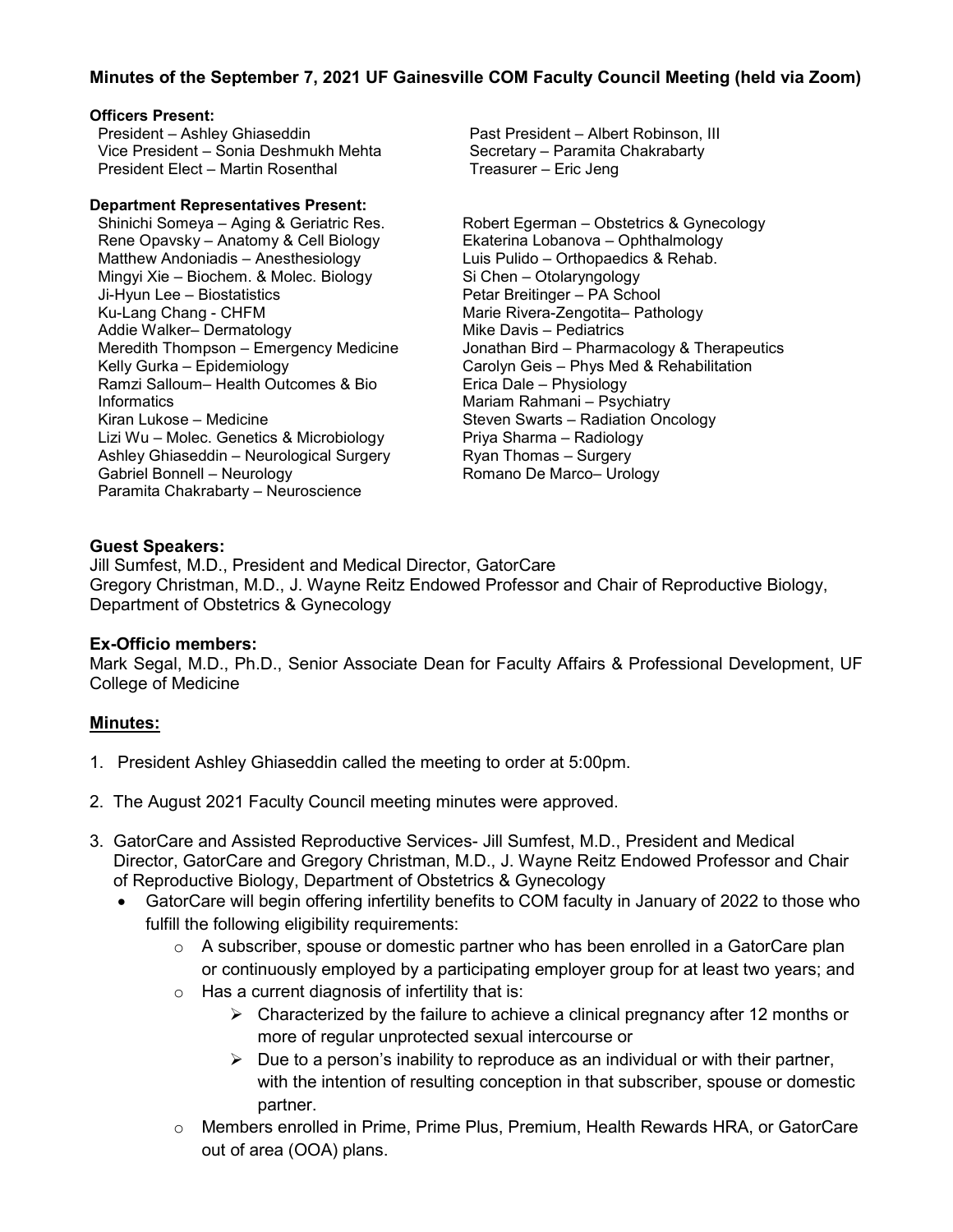- Medical benefits include:
	- o ARS: Intrauterine Insemination (IUI), In Vitro Fertilization (IVF), and Frozen Embryo Transfer (FET) for women up to age 42 years
	- o All laboratory, radiology and surgical procedures ordered and performed by UF Health Reproductive providers, UF Health Gynecologists specializing in Minimally Invasive Surgery, and UF Health Urologists specializing in male infertility
	- $\circ$  Fertility interventions will be determined by the treating physician based on medical, sexual and reproductive history, age, physical findings and diagnostic testing using evidence-based guidelines from the Society of Assisted Reproductive Technology, the American Urological Association, and the American Society of Reproductive Medicine
- Prescription benefits include:
	- $\circ$  Preferred formulary self-administered medications must be prescribed by a UF Health Reproductive Medicine physician or UF Health Urologist specializing in male infertility and
	- $\circ$  Dispensed by the UF Health outpatient pharmacies in Gainesville or Jacksonville
- Medical benefits are covered as noted below:
	- o Medical benefits are subject to 30% coinsurance; CYD is waived
	- $\circ$  Medications are subject to the annual prescription deductible and applicable Tier coinsurance
		- $\triangleright$  Co-payments and/or co-insurance for ARS do not apply to the member's Plan Annual Maximum out-of-pocket responsibility
	- o Annual maximum out-of-pocket responsibility of \$5,000 for combined medical and pharmacy services
	- $\circ$  Lifetime maximum benefit of \$30,000 for combined medical and pharmacy services
	- o Prior authorization is required
- The following medical benefits are not covered:
	- o Services received from non UF Health providers
	- $\circ$  Services incident to or resulting from procedures for a surrogate mother
	- $\circ$  Services for collection, purchase or storage of sperm/oocytes/frozen embryos from donors other than the subscriber, enrolled spouse or enrolled domestic partner
	- o Fertility preservation for delayed childbearing
	- $\circ$  Infertility related to voluntary sterilization or to failed reversal of voluntary sterilization
	- o Any services not specifically listed as a covered service
		- \* A copy of this presentation and associated documents are available [here\\*](https://facultycouncil-a2.sites.medinfo.ufl.edu/wordpress/files/2021/10/Sumfest-Christman-COM-2021.pdf)
- 4. Committee Reports:
	- President's Report and Executive Committee Report (August 2021) Ashley Ghiaseddin, M.D.
		- $\circ$  The COM Strategic Plan presentation is tentatively scheduled for December 2021 with plans to discuss the top 3 initiatives in each pillar, as well as the leading initiatives and actions to be taken.
		- $\circ$  Dr. Marvin Dewar provided a Clinical Practice update. A comprehensive review of the UF Health Physicians Patient Access Center is underway to address issues such as high turnover rates for staff and outdated technology currently in use.
		- o Jeremy Sibiski provided a COM Finance update. Incentives from the 20-21 AY should be expected in October 2021. The Compensation Plan committee will be meeting soon to discuss the departmental compensation plan rollouts; departments with accepted plans may rollout in January 2022, however, most departments will likely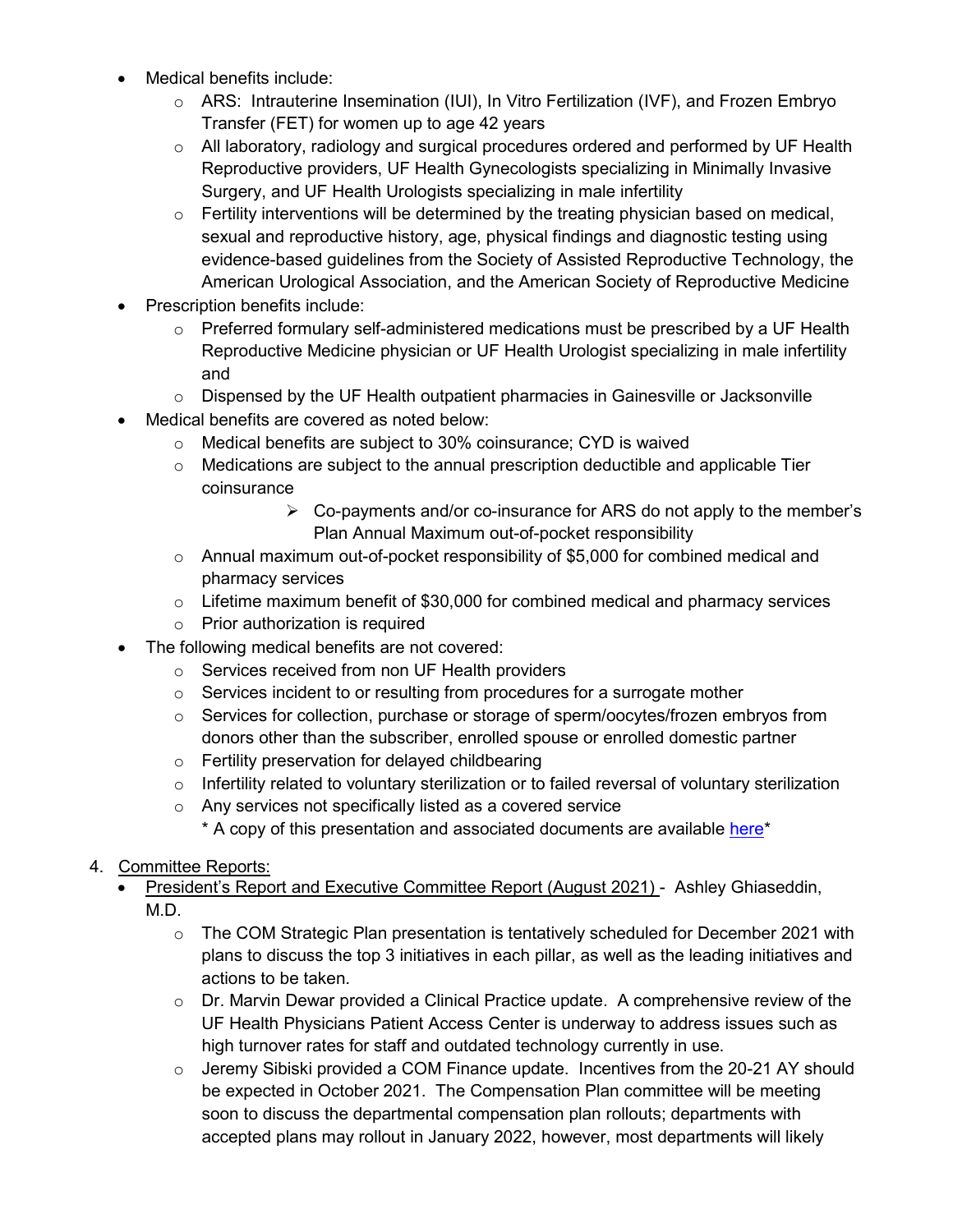rollout their compensation plans in July 2022.

- $\circ$  There are currently Interim Department Chairs in Aging & Geriatric Research, Anatomy & Cell Biology, Community Health & Family Medicine, Emergency Medicine, Pediatrics and Psychiatry. Department Chair searches are underway for Biochemistry & Molecular Biology, Molecular Genetics & Microbiology, Community Health & Family Medicine, Pediatrics, and Emergency Medicine. The COM Senior Associate Dean for Research search is also ongoing.
- $\circ$  The Faculty Council extends felicitations and appreciation to Dr. Keith Stone for serving as the inaugural COM Ombudsman from 2017-2021. Dr. Stone retired this month.
- $\circ$  The number of COVID patients has continued to decline over the past few weeks; there are approximately 180 patients in the hospital to date. As of August 27, 2021, surgical cases were continuing to be restricted to only the most urgent, especially those that necessitate post-operative ICU care. Flu shots should be available soon.
- Curriculum Committee Report (August 2021) Meredith Thompson, M.D.
	- $\circ$  There were updates to requirements for the USMLE Clinical Skills exams and the Medical Student Research Program (MSRP). Students who wish to participate in the MSRP program are now required to successfully pass all of their first-year courses and not be in current remediation, unless they obtain a special waiver from administrators in School of Medicine.
	- $\circ$  The Family Medicine and Geriatrics clerkships were officially separated, with the Geriatrics clerkship being pass/fail. It will still occur in the same 12-week block as Family Medicine.
	- $\circ$  Dr. Heather Harrell discussed the results of a curriculum survey completed by first through third year medical students (AY 20-21). The positive aspects of this curriculum were incorporation of problem solving skills, providing medical context and clinical relevance, and encouraging interpersonal skills. Some areas for improvement could be faculty and administration being more receptive to student concerns and being more quick to respond, improving student feedback, and having representative assessments. These items will be addressed by the Committee this year.
	- $\circ$  Dr. Joseph Fantone discussed the results of the Graduation Questionnaire, which is a survey of recent graduates that have just started their residencies. The majority of students felt well prepared for residency and thought UF was a positive learning environment. The individual reports for the domains were sent out, particularly the clerkship directors, and concerns will be addressed in the ongoing academic year.
- Research Task Force (August 2021) Ekaterina Lobanova, Ph.D.
	- $\circ$  The primary mission of RTF is to identify the needs, concerns and challenges of research faculty and trainees. RTF members are generating a list of issues to address this year. Please email Dr. Lobanova [\(elobanova@ufl.edu\)](mailto:elobanova@ufl.edu) any issues you are aware of that are specific to research faculty.
	- $\circ$  Additional members are needed to serve on the RTF. Please email Dr. Lobanova [\(elobanova@ufl.edu\)](mailto:elobanova@ufl.edu) or Melissa Liverman [\(liverman@ufl.edu\)](mailto:liverman@ufl.edu) if you would like to join or please delegate someone from your department who might be a good fit.
- Faculty Senate (August 2021) Ashley Ghiaseddin, M.D.
	- $\circ$  The Faculty Senate passed the resolution from the Advisory Council of Faculty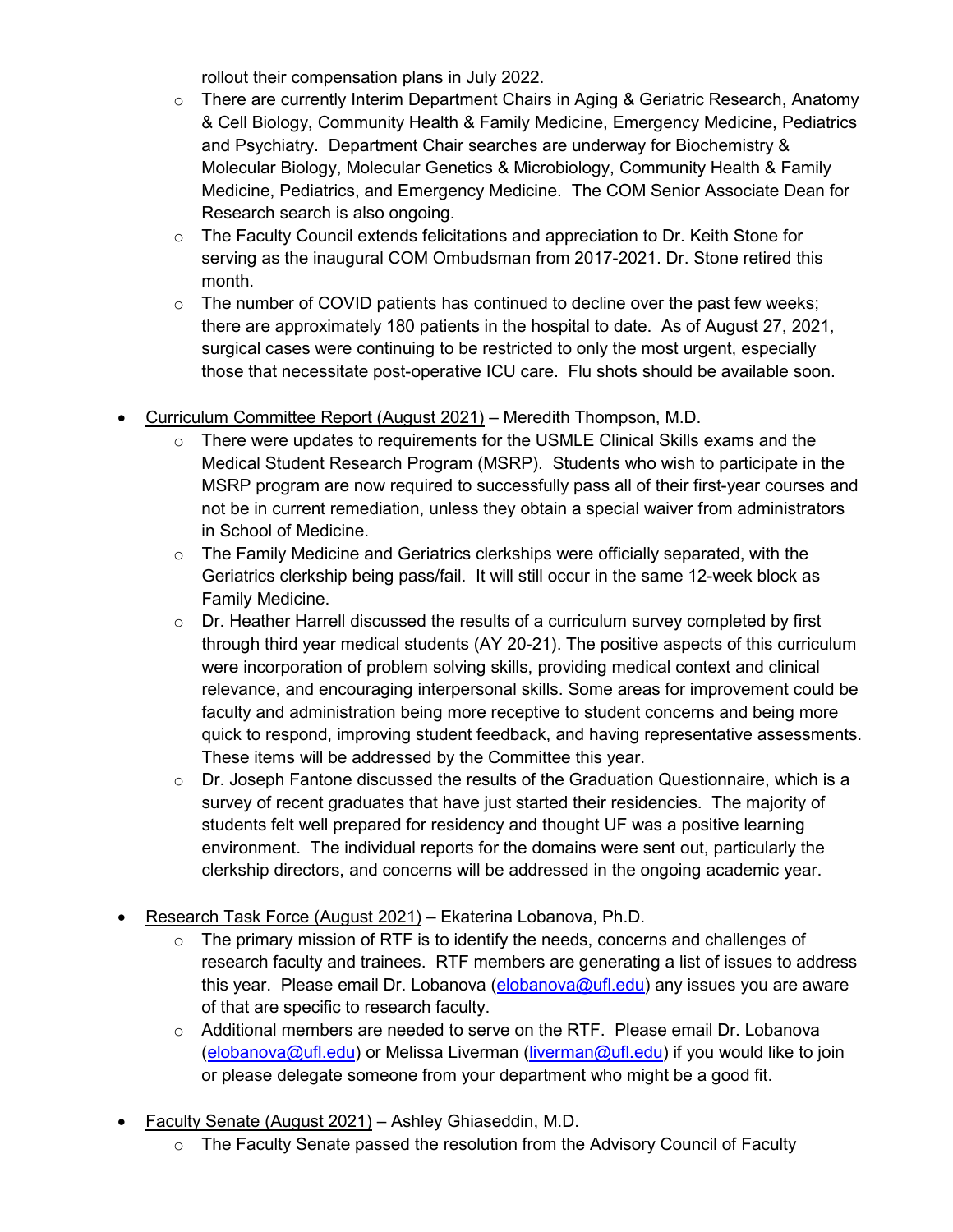Senates (ACFS) that opposes statewide restriction or legislation that limits the public health mitigation measures in the state university system during the COVID-19 pandemic and also opposing the restrictions on the mitigation measures.

- Wellness Task Force/Advisory Group Priya Sharma, M.D.
	- $\circ$  The task force is considering setting up departmental committees, as well as a faculty Facebook page.
	- $\circ$  The task force plans to review the results of the recent faculty survey distributed by Dr. Lisa Merlo Greene who had identified broad aspects that need the most improvement. Future work will concentrate on conducting more focused surveys and implement initiative on areas that need more attention.

# 5. Old Business:

- Ombudsman search and update Ashley Ghiaseddin, M.D.
	- $\circ$  Dr. Keith Stone retired as the COM Ombuds on September 1, 2021. Plans for moving forward have been discussed, and the Faculty Council unanimously voted to continue offering this service. A search committee will be formed, however, the Ombuds service needs to be available to our faculty in the interim. The Ombuds service should ideally reduce the number of grievances filed by faculty, although this was not the case. Prior to creating the COM Ombuds program, 0-1 grievances were filed annually. Since the program began, there have been approximately 5 grievances filed annually. This trend is likely multifactorial. One explanation was that although our Ombuds may know the specific regulations within the COM, they may have more difficulty guiding faculty in having difficult conversations with their Chairs, keeping in mind the key HR talking points that may help diffuse the situation. Another explanation could be that faculty felt comfortable speaking with someone since the Ombuds service was available and once their concerns were heard, they decided that going through with a formal grievance process was the appropriate next step. In the meantime, Jody Gentry in UF HR offered the services of the UF Ombuds, Ron Anderson, who will serve as the COM Ombuds in the interim. Dr. Ghiaseddin recommended this as a 6-12-month trial period with the option of hiring a current COM faculty member or retired Emeritus Professor in the future. It is understood that the COM has specific issues that UF HR may not be fully aware of, so Dr. Ghiaseddin plans to meet with Mr. Anderson soon to discuss those concerns. Mr. Anderson will also be invited to the upcoming COM Faculty Council meetings so that he can remain aware and informed of happenings within the COM.
- Chair and Senior Dean evaluations Ashley Ghiaseddin, M.D.
	- $\circ$  Dr. Ghiaseddin spoke to Courtney Moon in Talent Management up on campus. They are willing to help administer a 360 survey for COM Senior Associate Deans and Department Chairs. Dr. Ghiaseddin is reviewing the current survey and will likely reduce the number of questions, then send it to the committee for review. This may also be used for Division Chiefs within the larger departments and eventually for chiefs in all departments. The tentative rollout is January of 2022 for the Senior Associate Deans and May of 2022 for the Department Chairs.

## 6. New Business:

- Update on State of the College presentation by the Dean Ashley Ghiaseddin, M.D.
	- $\circ$  The COM Strategic Plan will be unveiled in December of 2021. Therefore, the State of